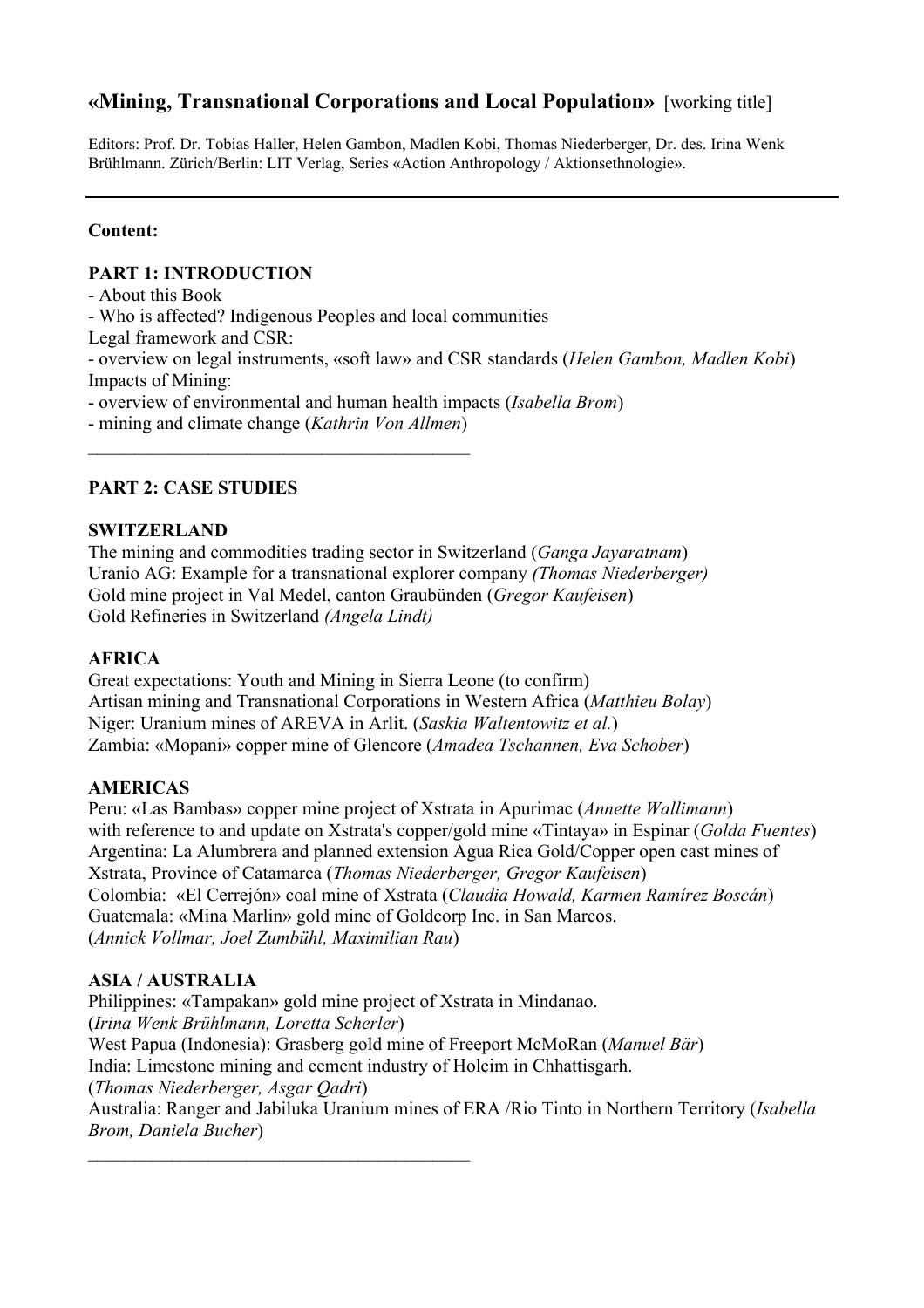### **CASE STUDIES**

With some exceptions the case studies are structured similarly, according the following pattern (app. 30 p. each):

- Part 1: Introduction 1.1 History and Current Context 1.2 Geography and Ecosystem 1.3 Local Population 1.4 Traditional Resource Use 1.5 National Economy and Legal Framework
- Part 2: Mining Introduction 2.1 Environmental and Social Impact 2.2 Local People's Strategies 2.3 Corporate Strategies and the State 2.4 Conclusion 3. Sources

#### **PART 3: STRATEGIES**

**A) Corporate Strategies and the State** (*editors group*)

 $\mathcal{L}_\text{max}$  and  $\mathcal{L}_\text{max}$  and  $\mathcal{L}_\text{max}$  and  $\mathcal{L}_\text{max}$  and  $\mathcal{L}_\text{max}$ 

**B) Local People's Strategies** (*editors group*)

#### **C) Strategies for Research and Action.**

from action anthropology to current developments in action research. (*Germaine Françoise Spoerri, Thomas Niederberger*)

**CONCLUSION** (*editors group*)

Total number of pages approx. 600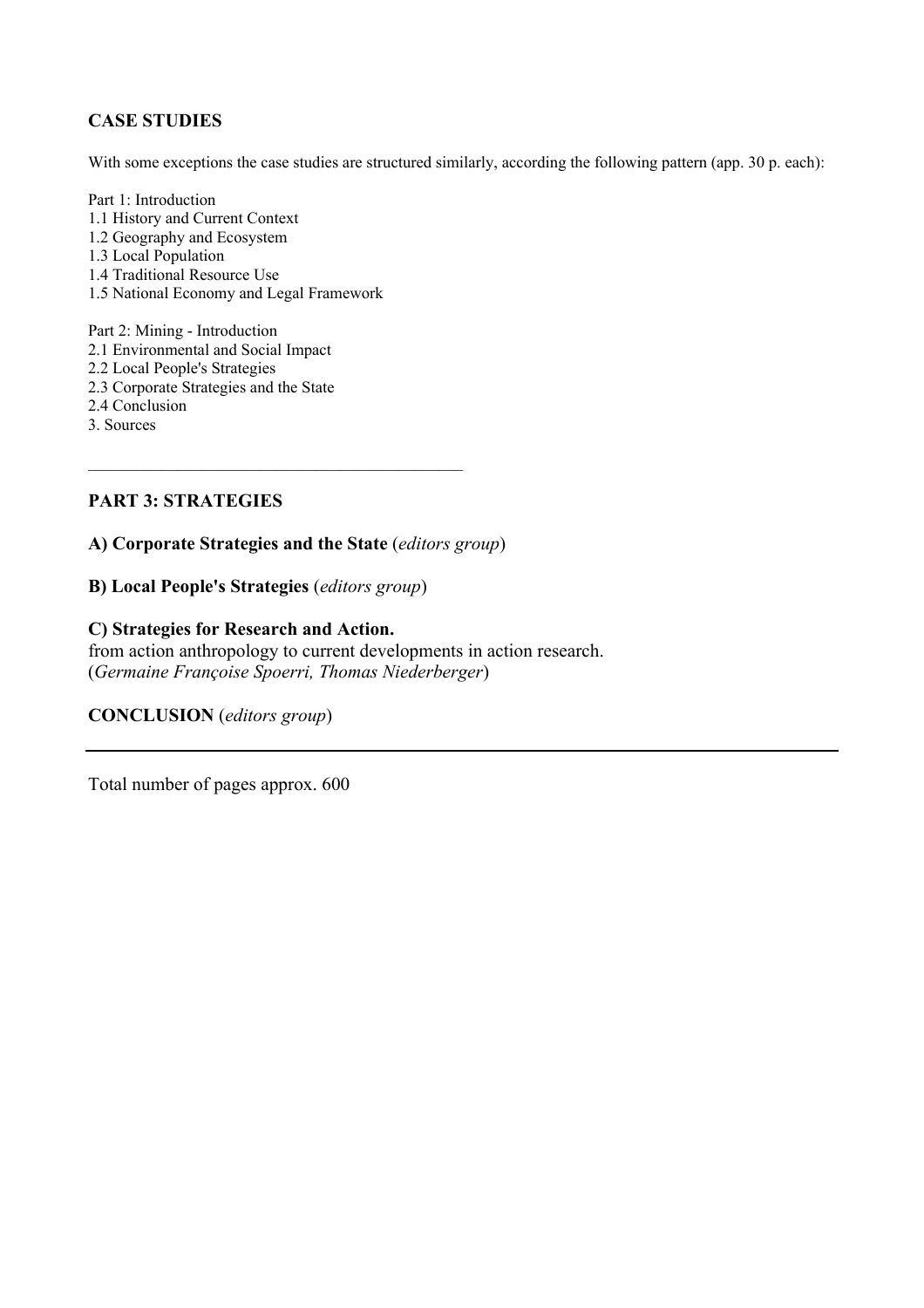# **Contributors:**

#### **Editors Group:**

- Prof. Dr. Tobias Haller, Institute for Social Anthropology, University of Bern. Specialisation on traditional and common pool resource management, with fieldwork experience in Cameroon and Zambia. Currently ongoing research on land grabbing. He is founder and president of infoe CH, editor/author of the infoe study on Oil companies and indigenous peoples.
- Helen Gambon (\*1984) is a PhD student at the Centre for Development and Environment (CDE), University of Bern. In her dissertation, she is looking at co-operation in bottom-up initiatives of institution building for the governance of natural resources, with the example of *Tierras Comunitarias de Origen* in low-land Bolivia. Previously, she had worked in development projects with indigenous people's organizations in Germany and Ecuador, as a human rights observer in Mexico, and at the Swiss federal administration. Member of the board of infoe CH.
- Madlen Kobi is a PhD student at the Institute for Social Anthropology, University of Bern. Her research is about urban development in the Xinjiang Uyghur Autonomous Region of China. Earlier, she did voluntary work in lowland Ecuador – region affected by oil exploitation. She is member of the board of Incomindios and infoe CH.
- Thomas Niederberger (\*1980) did his MA in Social Anthropology at University of Zurich, on community forest management in Jharkhand, India. After extensive travels in South America, he is now project coordinator for infoe CH at University of Bern. He also works as a freelance journalist with Greepeace Magazin and others.
- Dr. des. Irina Wenk Brühlmann (\*1976) is a lecturer at the Department of Social and Cultural Anthropology, University of Zurich. Her field of specialisation is on Indigenous peoples' rights; mapping, titling and management of indigenous territories; frontier processes; natural resource conflicts; political ecology; colonial and post colonial pacification processes, wit regional focus on the Philippines, Southeast Asia and Canada.

#### **Authors**:

Amadea Tschannen is doing her MA in Social Anthropology at University of Bern.

- Angela Lindt, BA in Social Anthropology and History, born 1987, is studying for her Master's degree in Social Anthropology (Anthropology of Transnationalism and the State) at the University of Berne. Her investigations during an internship at the NGO 'Society for Threatened People' in 2012 focused on gold mining in Peru.
- Annette Wallimann (1984) finished her studies in Social Anthropology (Anthropology of Transnationalism and the State) at the University of Berne in Summer 2011. Her Master's thesis, based on fieldwork in the Apurímac region in Peru, examined the large mining project 'Las Bambas' in terms of social and economc impacts, the perceptions and strategies of different actors, and the ongoing development discourse dominated by the swiss-settled, multinational mining company. She is currently working at WWF.

Annick Vollmar, MA in Social Anthropology from University of Bern. Currently working at Caritas.

Asgar Qadri, based in Delhi, did his MA in International Politics at University of Denver, US. He did field work in Bangladesh an in Andhra Pradesh, India about debt related farmer suicides.

Claudia Howald, born 1986, living in Quibdó/Colombia. MA in Social Anthropology from the University of Neuchatel. Currently she is part of the project 'Observatorio Pacífico y Territorio' in Colombia. Her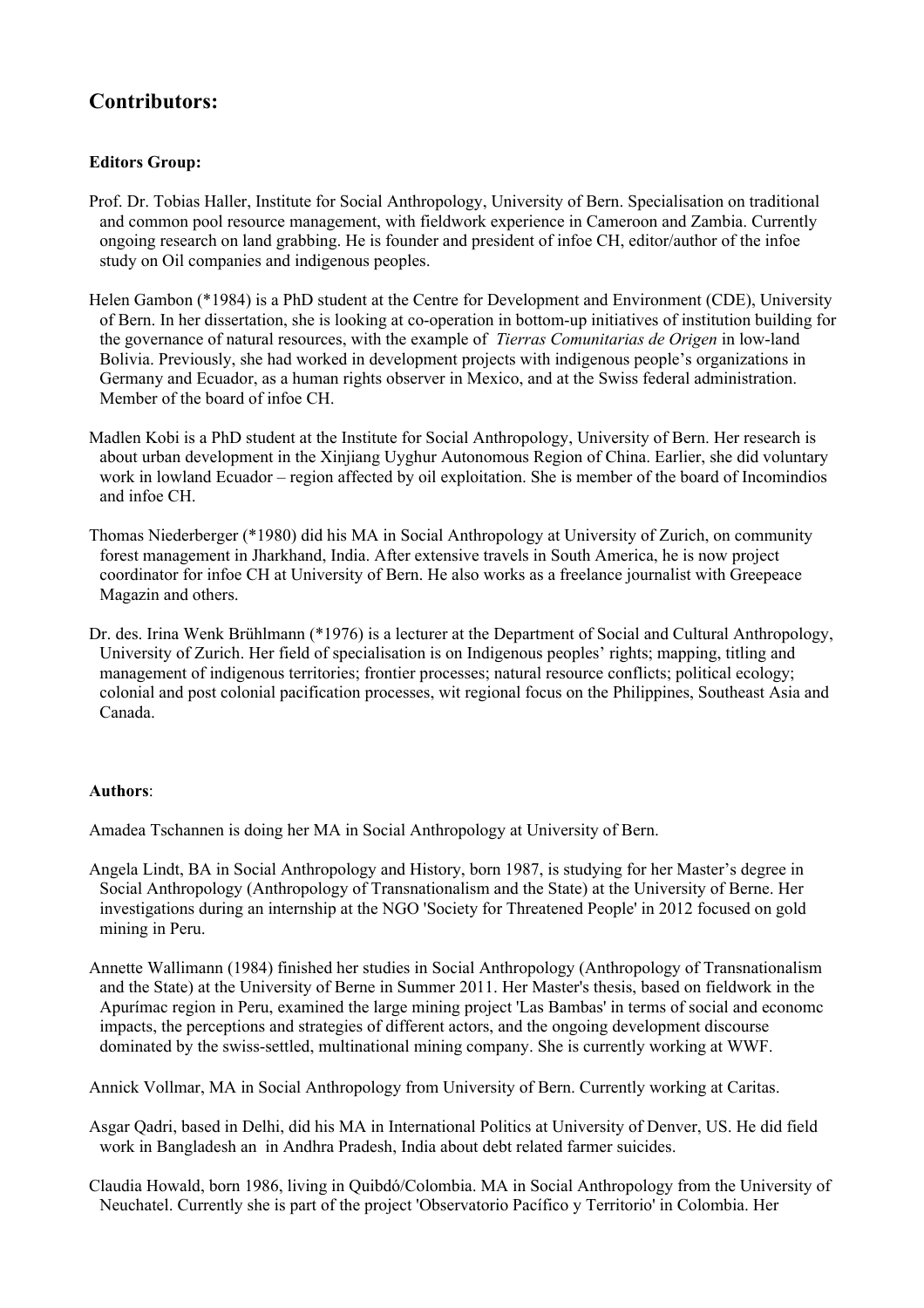activities are focusing on mining, land and the local population in the Pacific Region.

- Daniela Bucher, BSc in Geography and BA in Social Anthropology, born in 1986, is studying for her Master's degree in Geography at the University of Berne. Currently she does field studies in Jabiru/ Australia for her Master thesis, focusing at the impacts of uranium mining on Aboriginal people in the Kakadu Region, northern Australia. She was also a volunteer at the office of the Gundjeihmi Aboriginal Corporation.
- Dr. Saskia Walentowitz is currenty doing research on infant feeding and HIV at the Institute of Social Anthropology, University of Bern.
- Eva Schober, born in 1987, is studying for her Bachelor's degree in Geography and Social Anthropology at the University of Berne. Her Bachelor's thesis focused at land grabbing in Ethiopia.
- Ganga Jayaratnam (\*1972) has studied social medicine, later social policy, philosophy and political economics at University of Fribourg. He is currently a lecturer at Seminar für Soziologie, University of Basel, and collaborator in research on tax, redistribution and migration.
- Germaine Françoise Spoerri (\*1986), PhD student, Department of Geography, University of Bern. Ongoing research: "Challenge Reappropriation: On negating neoliberal reterritorialisations of agricultural capital in post-2008 Greece". MA in Activism and Social Change, School of Geography, University of Leeds (UK).
- Golda Fuentes did her MA in Geography at University of Bern with a study on the Tintaya copper mine in Peru. She worked with different NGOs, such as ASK, MultiWatch and currently takes care of GfbV's "No dirty Gold" campaign.

Gregor Kaufeisen is a BA student in Social Anthropology at University of Bern.

- Isabella Brom, BSc in Geography and BA in Social Anthropology, born in 1988, living in Canberra/ Australia. is studying for her Master's degree in Earth Sciences (Natural Hazard and Disaster management) at the Australian National University in Canberra.
- Joel Zumbühl, born in 1990, is studying for his Bachelor's degree in History and Social Anthropology at the University of Berne.
- Karmen Ramírez Boscán is a consultant for international affairs for the indigenous women's organisation *Fuerza de Mujeres Wayúu,* which she had co-founded. Currently living in Bern, she has extensive experience within the United Nation processes on indigenous peoples rights.
- Kathrin Von Allmen is a student of Philosophy at University of Bern.
- Loretta Scherler (1986) is doing her M.A. in Anthropology of Transnationalism and the State at University of Bern. She recently finished her field research in the mining region of Northern Territory, Australia.

Manuel Bär (1989) is doing his BA in Geography and Social Anthropology at University of Bern.

Matthieu Bolay is a PhD student and assistant in Social Anthropology, University of Neuchatel (Laboratoire d'études transnationales et des processus sociaux). His ongoing research is about the circulation of migrant workers and technology in the mining regions of West Africa (Guinea, Mali, Ivory Coast).

Maximilian Rau, born in 1991 is studying for his Bachelor's degree in History and Social Anthropology at the University of Berne.

Roy Maconaky??